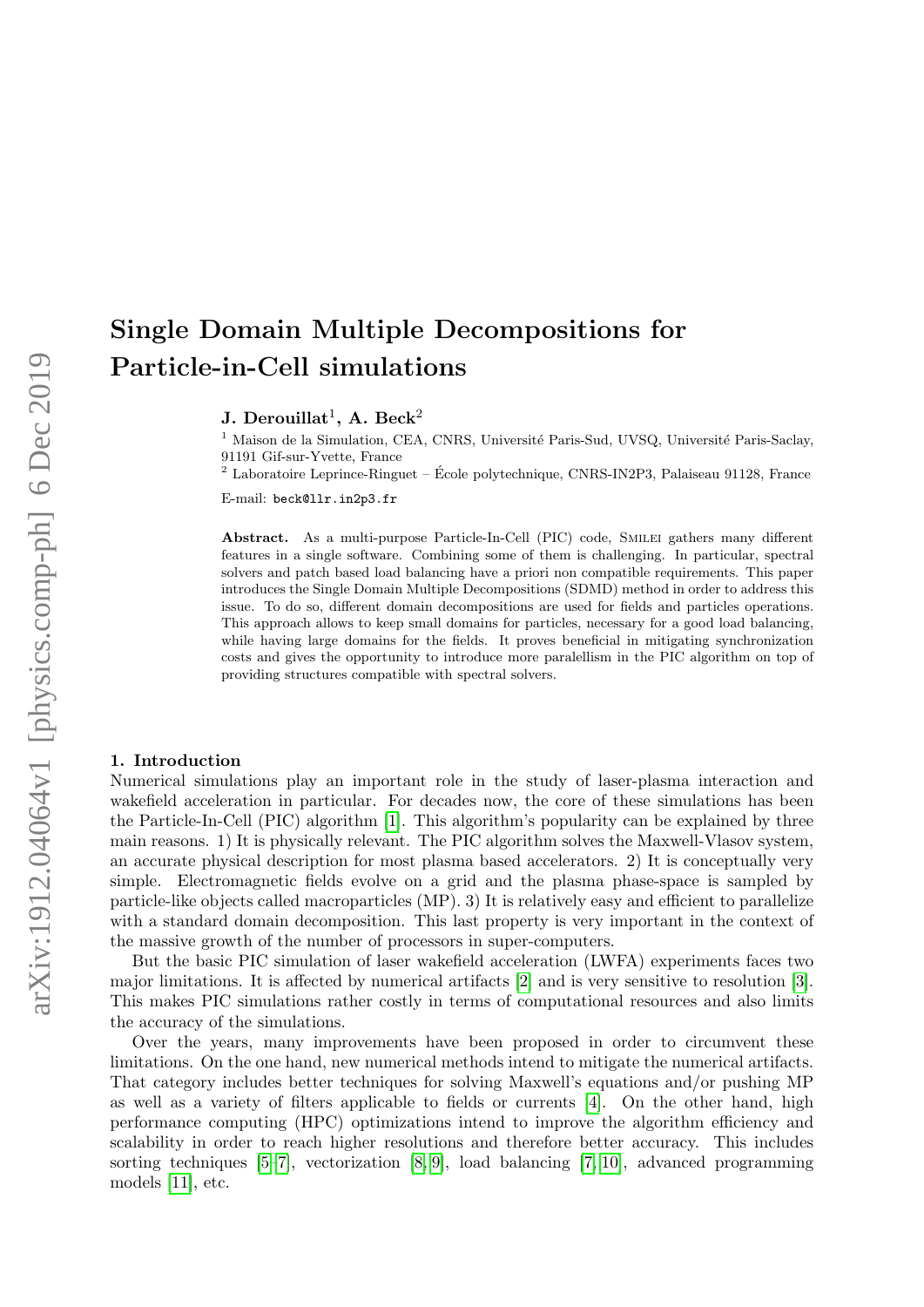These improvements are done at the cost of an increased complexity which sometimes prevent their combination. For instance, pseudo-spectral solvers [\[12–](#page-6-10)[14\]](#page-6-11) have interesting numerical properties but limits parallelism to large subdomains. Conversely, for LWFA typical simulations, scalability and load balancing is significantly improved for small subdomains [\[7\]](#page-6-5). In this paper, this contradiction is addressed by using multiple decompositions of the simulation domain in order to fit the requirements of spectral solvers while keeping a good load balancing. This "Single Domain Multiple Decompositions" (SDMD) technique uncouples fields related structures and MP related structures. Doing so benefits to all fields related operations and can significantly improve performances.

Section [2](#page-1-0) describes the SDMD method, Section [3](#page-2-0) details different numerical configurations of a LWFA simulation and their performances. Section [4](#page-5-0) discusses the obtained results and suggests further possible improvements.

# <span id="page-1-0"></span>2. The SDMD method

# <span id="page-1-1"></span>2.1. SDSD

The standard domain decomposition technique in PIC codes will be referred to as "Single Domain Single Decomposition" (SDSD). The domain is the physical volume simulated. The decomposition consists in splitting the domain into smaller subdomains which each represents only a fraction of the full domain. This technique is suitable for distributed parallel computing because each subdomain can reside at different memory locations.

The SDSD method formally supports almost any number and shape of the subdomains. Most dynamic load balancing techniques actually consist in changing their shape in time [\[7,](#page-6-5) [10\]](#page-6-8). The only mandatory property of the subdomains is that they form a partition of the domain: each point of the domain is in exactly one subdomain and there are no empty subdomain.

In the case of the PIC algorithm, a subdomain represents a subvolume of the global simulation volume. It stores all grid points and MP enclosed in that volume and communicates grid boundary values and exiting MP to its neighbor via operations called synchronizations. A subdomain must be at least as large as a MP, i.e. contain at least as many points as the MP order of interpolation requires.

#### <span id="page-1-2"></span>2.2. SDMD

Following [2.1,](#page-1-1) there are as many possible decompositions as there are partitions of the simulation domain. SDSD picks a single one at any given time whereas the "Single Domain Multiple Decompositions" (SDMD) method consists in using several of them simultaneously. "Single Domain" here emphasizes that the same physical domain is addressed by different decompositions as opposed to other methods like "Multi Levels Multi Domains" [\[15\]](#page-6-12) in which the considered domains are physically different.

Having several decompositions available allows the use of the most suitable one for each part of the PIC algorithm. A first approach is to use only two decompositions which formally differ only by the number of subdomains:

- The fine decomposition has many small subdomains called patches. It is dedicated to the MP operations.
- The coarse decomposition has few large subdomains called regions. It is dedicated to the fields operations.

Patches and regions also differ by the information stored. Patches are very much like an SDSD subdomain. They hold all grid points and MP enclosed in their volume, whereas regions only need to store grid information. Regions do not handle any MP at all.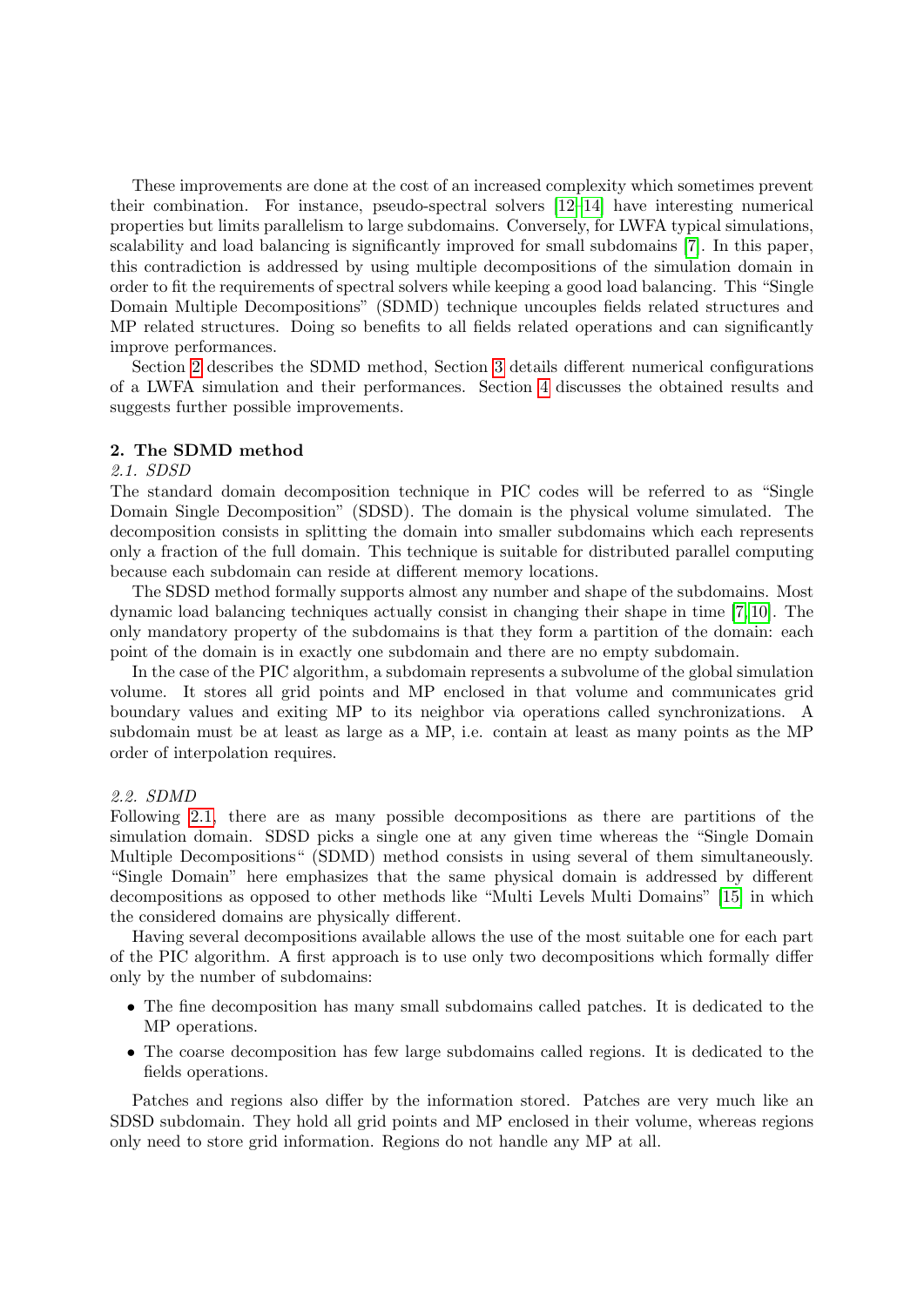This method has been implemented in the PIC code Smilei. Reference [\[7\]](#page-6-5) details the standard PIC loop and the patch based SDSD implementation of the code. The addition of the coarse decomposition only slightly alters the algorithm with the two following additional steps:

- (i) After current deposition on patches, current densities must be communicated from patches to regions.
- (ii) After solving Maxwell's equations on regions, electromagnetic fields must be communicated from regions to patches.

Regions have two basic properties which limit the coarse decomposition possibilities:

- A The regions should be as large as possible in order to optimize spectral solvers accuracy but also to minimize inter-region synchronizations. In order to do so, the number of regions is set to the number of MPI processes used for the simulation.
- B Regions shapes should be constant in time and all the same for a good load balance. It forces the use of rectangular shaped regions. Note that in most cases, the number of MPI processes does not allow to have exactly the same shape for all regions and they might differ. This difference should be kept as small as possible to ensure optimal load balance.

In a SDMD simulation, each MPI process owns many patches and a single region. Steps (i) and (ii) might involve non-local patches (which are not owned by the current MPI process). The more overlap there is between the region and the local patches, the cheaper they are. SDMD does not impose any patches or regions distributions between the MPI processes. Nevertheless, these distributions should be done carefully and accommodate both a good load balance and a maximum overlap between patches and regions.

In Smilei, patches are distributed along a Hilbert curve as a function of the local compute load of each patch [\[7\]](#page-6-5). Once the patches are distributed, regions are distributed according to which MPI rank owns the most patches overlapping the considered region. This means that even if the regions are constant in time, their distribution between the MPI ranks is not and depends on the patches distribution.

# <span id="page-2-0"></span>3. Results

The first and obvious benefit of the SDMD method is the ability to use spectral solvers in a patch based PIC code like Smilei. The solvers operate directly on the regions and are not aware of the patches. But the SDMD method has a deeper impact on the simulation independently of the chosen Maxwell solver. In this section we describe the numerical tests and comparisons that were carried out in order to analyze the effects of the SDMD method over the course of a standard LWFA numerical simulation.

## 3.1. Physical setup

A laser of power  $P = 600$  TW, duration  $\tau_L = 25$  fs FWHM in intensity and wavelength  $\lambda_0 = 800$ nm is focused at the entrance of a pre-ionized plasma. The laser is modeled after the Apollon laser [\[16\]](#page-6-13). It is a perfectly top-hat transverse profile of diameter  $D = 14$  cm focalized by a holed mirror. The hole diameter is  $d = 31$  mm and the focal length is  $f = 3$  m. The intensity profile in the focal plane is given by

$$
I(r) = \frac{4I_0}{(1 - \epsilon^2)^2} \left(\frac{J_1(a) - \epsilon J_1(\epsilon a)}{a}\right)^2
$$
 (1)

where  $\epsilon = d/D$ ,  $J_1$  is the Bessel function of the first kind,  $a = r\pi D/\lambda_0 f$ , r is the distance to the optical axis and  $I_0 = P(1 - \epsilon^2)^{\frac{\pi}{4}}$  $rac{\pi}{4}$   $\left(\frac{D}{\lambda_0}\right)$  $\overline{\lambda_0 f}$  $\int_{0}^{2}$ . The maximum intensity  $I_0 \approx 1.5 \; 10^{20} \; \mathrm{W/cm^2}$ corresponds to a laser strength parameter  $a_0 = 8.45$ .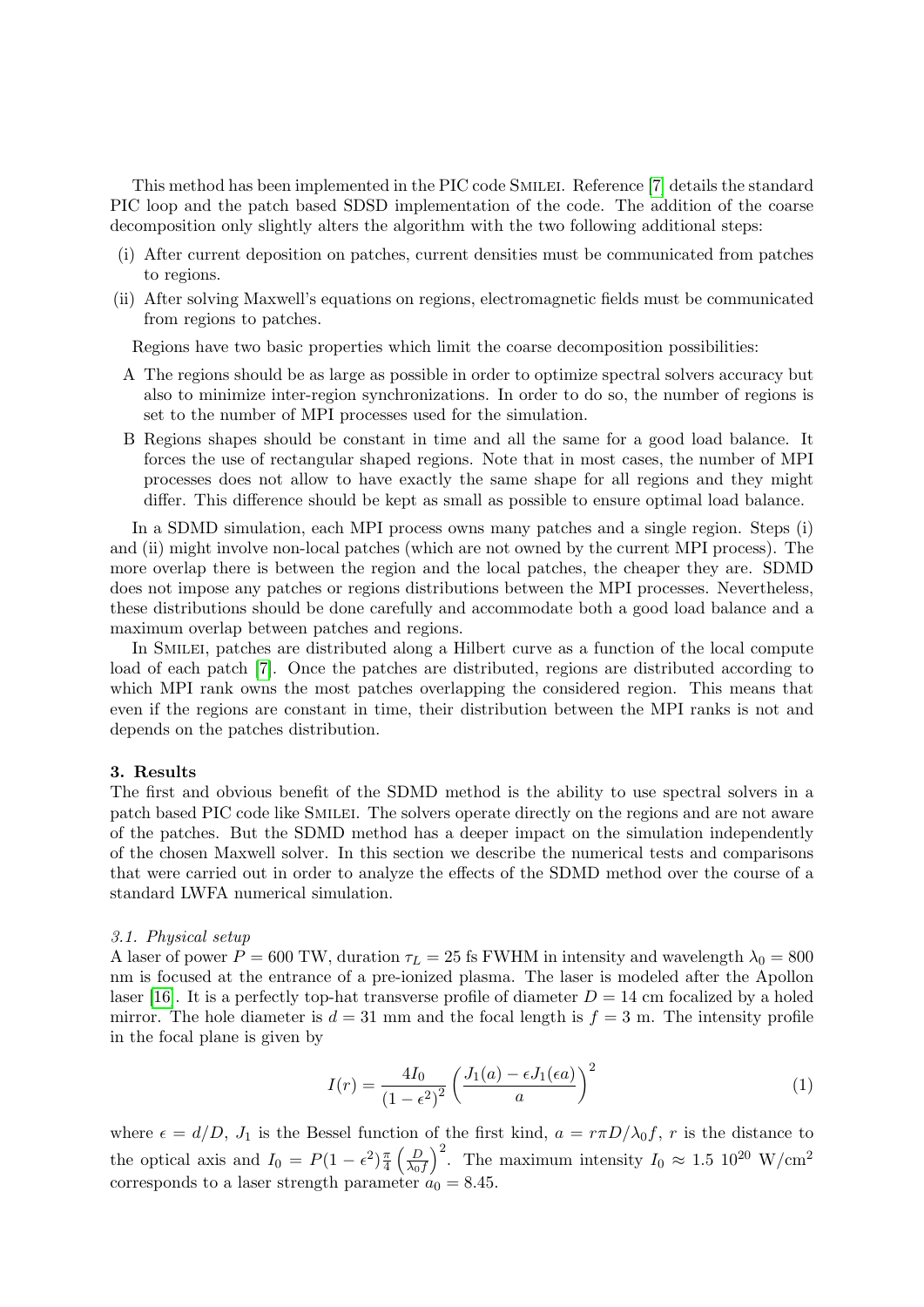<span id="page-3-0"></span>

Figure 1: Logarithm of the electron density  $n_e$  normalized to the plateau density  $n_0$  in cylindrical geometry. A typical blow out regime is established with a vast area empty of electrons in the wake of the laser and an extremely high density localized at the back of the so called "bubble". The axes show the x and r coordinates of the patches in a  $128 \times 32$  patches case. Panel a) shows the central half of the simulation (patches 0 to 16 in r). Panel b) is a close up view of the hot spot at the origin of the imbalance in the second stage of the run. The lines delimit the patches boundaries.

The plasma longitudinal density profile is a 500 microns long linear up ramp starting at the focal plane of the laser and reaching a plateau of  $8.6 \times 10^{17}$  cm<sup>-3</sup>.

As the laser enters the plasma, the blow out regime, typical of many LWFA simulations, is quickly established as shown on figure [1.](#page-3-0) The feature of interest for this study is the formation of the very high density spot at the back of the bubble highlighted on panel b) of figure [1.](#page-3-0) This spot is responsible for most of the imbalance of the simulation which is studied in the following sections.

# 3.2. Numerical setup

The simulation runs in cylindrical geometry using an azimuthal decomposition [\[17\]](#page-6-14) into 2 modes. A standard finite difference scheme on a Yee lattice is used to solve Maxwell's equations.  $x$  is the longitudinal direction and r the transverse one. The domain is made of  $4096 \times 448$  cells of dimension  $1.6 \times 3$   $(c/\omega_0)^2$  along x and r respectively where  $\omega_0 = 2\pi c/\lambda_0$ . The time step is 0.159  $(1/\omega_0)$  and 11000 iterations are done. Dynamic load balancing, if activated, is applied every 20 iterations. A two-pass binomial filter [\[18,](#page-6-15) [19\]](#page-6-16) is applied on the current densities at every iteration. 54 MP per cell are regularly positioned initially. Esirkepov current deposition scheme [\[20\]](#page-6-17) is used with a second order shape function (5 points stencil). Figure [1](#page-3-0) displays the patches boundaries in a  $128 \times 32$  patches case. Note that in cylindrical geometry, cells and patches are toroidal and only those with radial coordinate  $r = 0$  are cylinders. Also note that MP do not all have the same weight hence it is not straightforward to derive the compute load from the electronic density shown in figure [1.](#page-3-0) Nevertheless, it is still a clear indication of a costly accumulation of MP in patches of radial coordinate  $r = 0$ . The rest of the paper illustrates and discusses how the simulation performances are affected by it. All simulations run on 50 KNL nodes hosted at " Très Grand Centre de Calcul". They use a total of 200 MPI processes and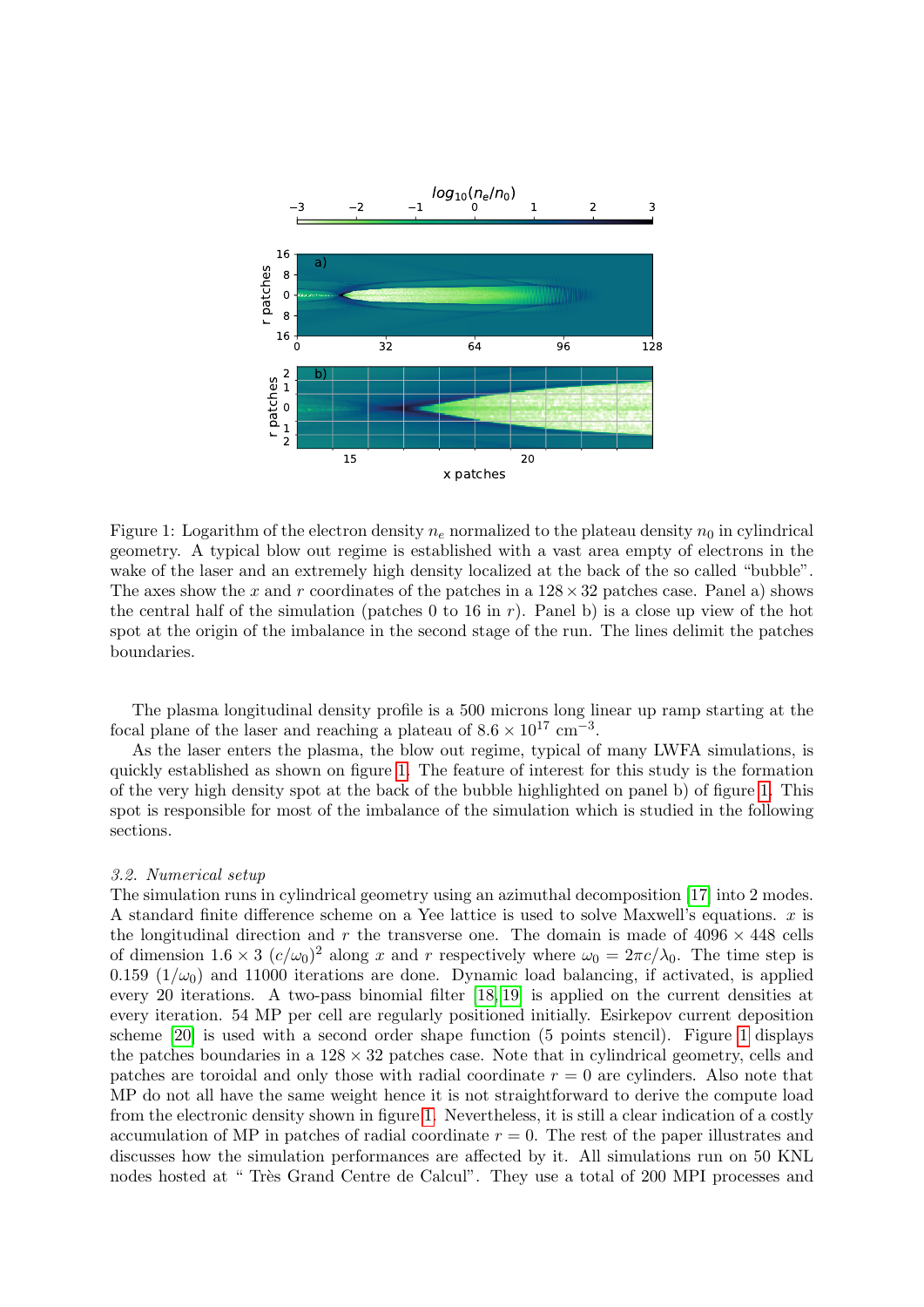16 OpenMP threads per process. Smilei scalar operators are used [\[9\]](#page-6-7) so performances scale linearly with the number of MP. Hyperthreading is not activated.

# 3.3. Numerical measures

The simulation is divided into two stages. The first stage, referred to as the "balanced stage", goes from iterations 0 to 2000. In that stage, the laser is still entering the domain, its wake is not formed yet and load imbalance is relatively weak. Conversely, iterations from 2000 to 11000 are referred to as the "unbalanced stage" since load imbalance severely impacts this stage of the simulation.

Timers measure the time spent in different part of the PIC loop for each MPI ranks. The loop is decomposed into:

- Particles: interpolation, push, deposition.
- Fields: Maxwell solver and current density filter.
- Sync: synchronization of all fields, densities and MP.
- SyncDec: steps (i) and (ii) described in section [2.2.](#page-1-2)
- MovWin: moving window operation.

Note that filters involve current densities synchronization between each pass which are accounted for in the "Fields" timer. The number of MP and patches owned by each MPI rank is averaged in time over the corresponding stage. Figure [2](#page-5-1) gives an overview of these measures during both stages for different numerical configurations.

## 3.4. Observations

The first column of figure [2,](#page-5-1) without DLB, shows an expected correlation between the time spent in treating particles and the number of MP. The other columns show that particles are quite homogeneously distributed when DLB is activated but a significant imbalance in the particles timer is still measured (blue peak). It is not correlated to the number of MP anymore and, as will be discussed in Sec. [4,](#page-5-0) this mainly follows from imbalance at the openMP thread level.

The imbalance in the particles timer appears to be quite critical. In both balanced and unbalanced stages, and for any numerical configurations, the average time spent in particles is roughly the same ( $\approx 0.08$  s per iteration). Yet, the average total time spent per iteration in the unbalanced stage is roughly twice as much as in the balanced stage mostly because the time spent in Sync skyrockets. This spectacular increase is a direct consequence of the imbalance in particles because, for the synchronization to start, each MPI rank has to wait for its neighbors to finish its particle operation. And if A waits for B and B waits for C, then A waits for C. Because of this transitivity of the dependencies, the expected total waiting time is eventually defined by the slowest MPI rank. This naturally explains why numerical setups reducing particles imbalance reduces the Sync timer which in fact accounts for both idle time and the actual synchronization operation itself. This is illustrated by the hatched area on figure [2](#page-5-1) which estimates the part of idle time in the Sync timer in the particular case of the unbalanced stage without DLB. In this worst case scenario, idle time represents more than half of the total simulation time.

In the balanced stage, activating DLB and using smaller patches is actually detrimental to the performances. Indeed, DLB implies additional operations and using more (and smaller) patches increases the cost of Fields and Sync operations. Nevertheless, using SDMD almost completely cancels the fine grain decomposition overhead.

In contrast, in the unbalanced stage DLB significantly reduces the total simulation time. As patches shrink, the DLB becomes more efficient but the cost of synchronizations increases. Eventually, refining the decomposition from 256 to 512 patches along  $x$ , the gain in load balance is almost completely counterbalanced by the overhead. Here again, this overhead can be avoided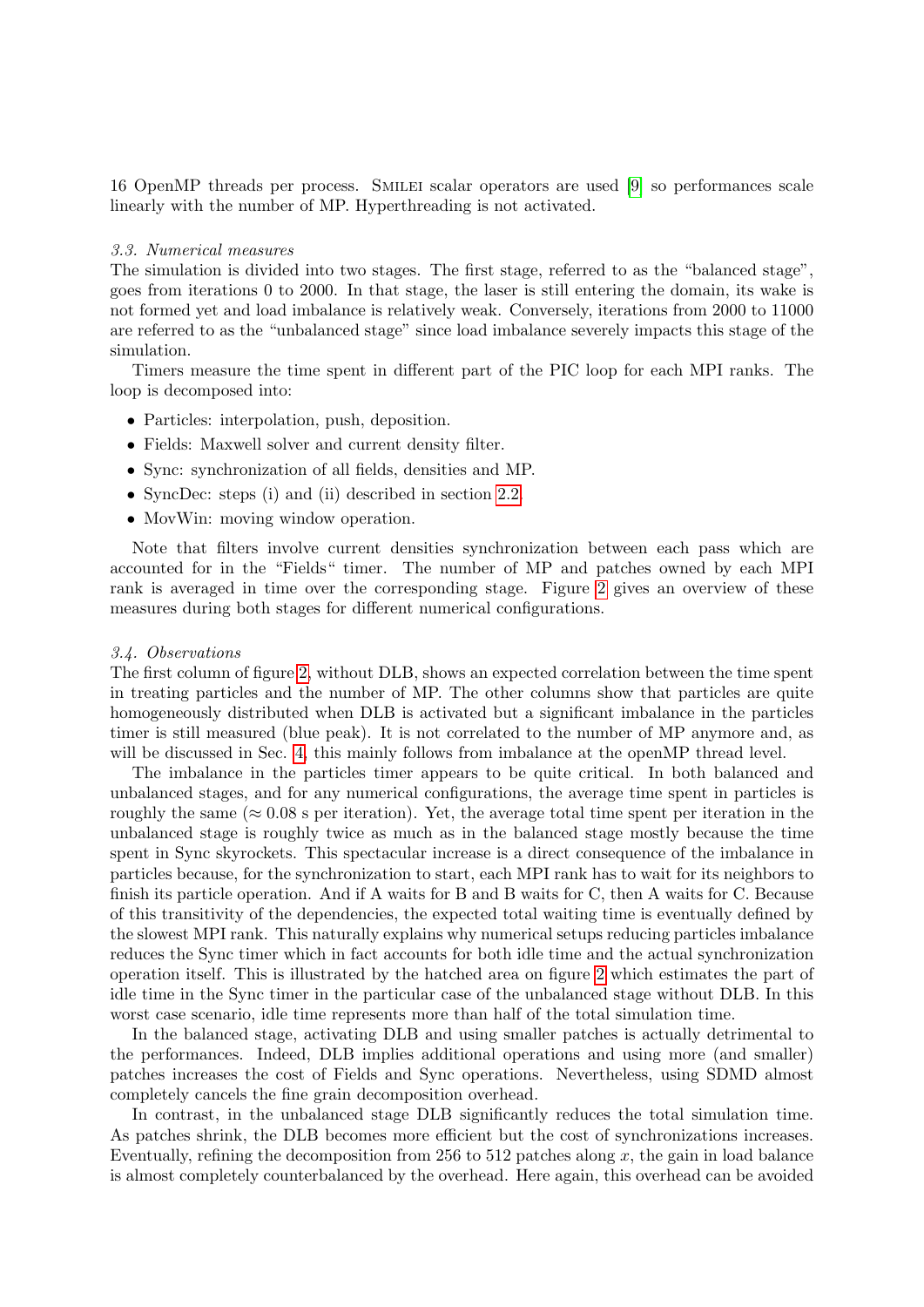<span id="page-5-1"></span>

Figure 2: Average time per iteration spent in different parts of the PIC loop for each MPI rank. The first and second rows respectively show the timers of the balanced and unbalanced stages. Each column corresponds to a numerical configuration given at the top: number of patches in x and r, dynamic load balancing (DLB) in columns 2 to 5 and SDMD in column 5. MPI ranks are sorted by increasing time spent in the particles timer and "rolled" such as maximum is at rank 99 and minimum at rank 100. The number of MP per MPI rank (NMP) is normalized so that the average NMP coincides with the average value of the particles timer. The number of patches per MPI rank (Npatch) is given in arbitrary units. The hatched area represents the idle time in the unbalanced stage without DLB.

with the SDMD method which allows to fully benefit from the good load balancing provided by small patches. Note that in that last case, the patch size is only  $8 \times 7$  cells large which is hardly more than the particle shape function based on a 5 points stencil.

# <span id="page-5-0"></span>4. Discussion

In both stages, the field operations and synchronizations are much more efficient on regions than on patches for two reasons. First, these operations are completely balanced since each MPI process owns exactly one region whereas they each own a different number of patches. Second, the total volume of communication is greatly reduced because the boundaries between the regions represent a much smaller fraction of the domain than the boundaries between the patches.

Looking at the number of patches on figure [2,](#page-5-1) there is a correlation between longer time spent in particles (blue area) and lower number of patches owned by the MPI processes (yellow line).